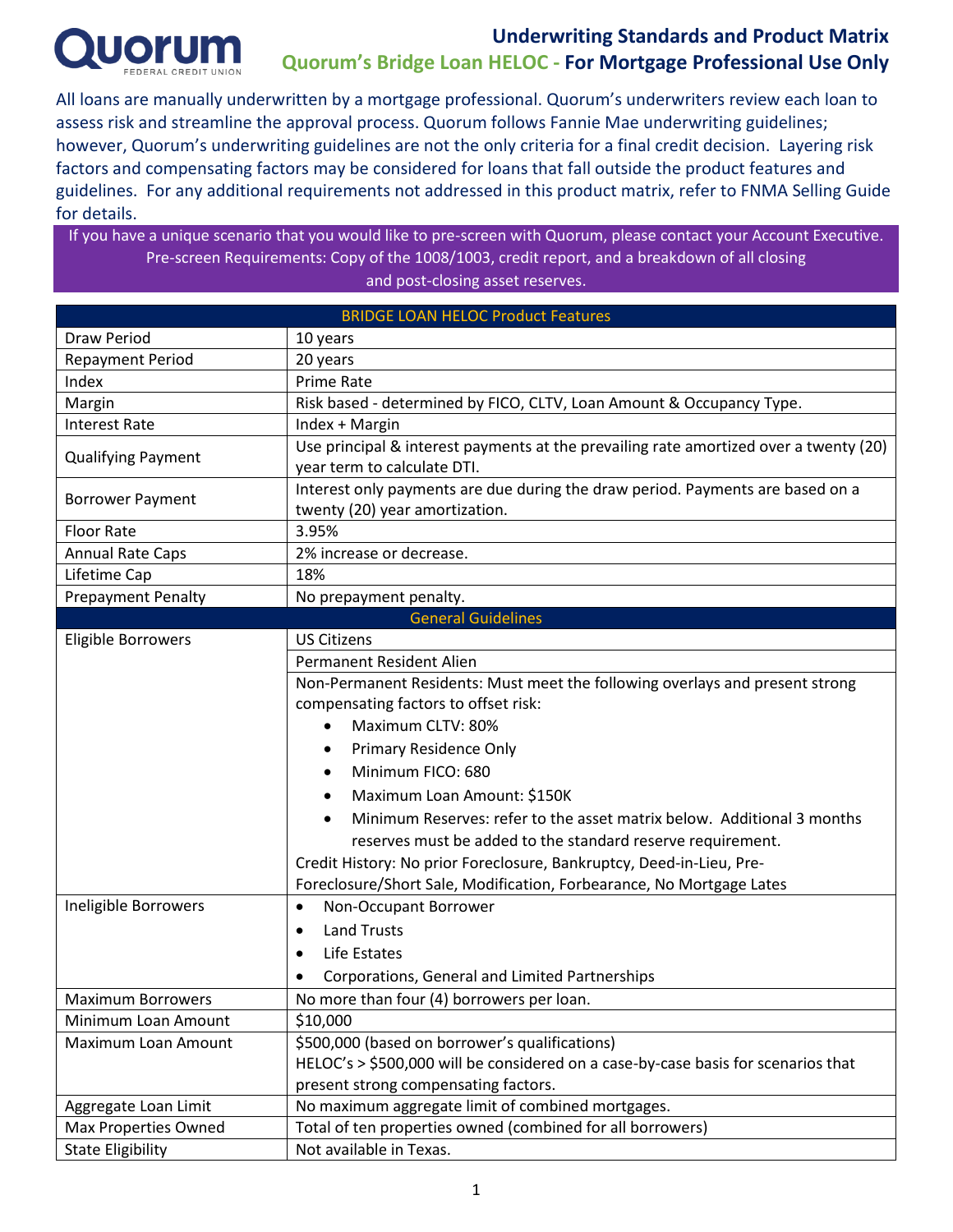

| Ineligible First Lien Types    | Quorum does not provide subordinate financing for non-QM first lien mortgages<br>except interest only first mortgages (Principal & Interest payment used for DTI<br>qualification on all Interest Only loans).<br>Examples of non-QM loans:                                        |  |  |  |  |
|--------------------------------|------------------------------------------------------------------------------------------------------------------------------------------------------------------------------------------------------------------------------------------------------------------------------------|--|--|--|--|
|                                | Negative Amortization First Mortgage, Balloon and Loan Terms > 30 years                                                                                                                                                                                                            |  |  |  |  |
|                                | <b>Credit</b>                                                                                                                                                                                                                                                                      |  |  |  |  |
| <b>Maximum Housing Ratio</b>   | 38%                                                                                                                                                                                                                                                                                |  |  |  |  |
| <b>Maximum Debt Ratio</b>      | 43%                                                                                                                                                                                                                                                                                |  |  |  |  |
| Credit Report                  | A triple merge credit report is required for borrowers and will use our score for<br>qualifying the borrower. Quorum follows Fannie Mae guidelines for determining the<br>borrowers qualifying credit score.                                                                       |  |  |  |  |
| Minimum FICO                   | 680                                                                                                                                                                                                                                                                                |  |  |  |  |
| <b>Minimum Tradelines</b>      | A minimum of three tradelines, open or closed, that have been evaluated at least<br>twelve (12) months. Cannot include self-reported tradelines.                                                                                                                                   |  |  |  |  |
| <b>Contingent Liability</b>    | Can be excluded with proof that primary obligor has been making timely payments<br>for last twelve (12) months.                                                                                                                                                                    |  |  |  |  |
| <b>Unsecured Debt</b>          | High use of unsecured debt (> 20% of annual income) presents additional risk factors<br>and may result in a decline.                                                                                                                                                               |  |  |  |  |
| <b>Student Loans</b>           | Student Loans will be underwritten to FNMA Guidelines. We will accept LP for<br>simultaneous transactions with eligible LP findings.                                                                                                                                               |  |  |  |  |
| Paying Down/Off Debt to        | Payoff or paydown of debt solely to qualify must be carefully evaluated and                                                                                                                                                                                                        |  |  |  |  |
| Qualify for DTI purposes       | considered in the overall loan analysis. The borrower's history of credit use will be a                                                                                                                                                                                            |  |  |  |  |
|                                | factor in determining whether the appropriate approach is to include or exclude<br>debt for qualification.                                                                                                                                                                         |  |  |  |  |
| Mortgage Lates                 | 0x30 in the last 24 months, if lates occurred in months 25-36, letter of explanation is<br>required.                                                                                                                                                                               |  |  |  |  |
| <b>Tax Liens</b>               | Must be paid prior to/at closing.                                                                                                                                                                                                                                                  |  |  |  |  |
| <b>IRS Installment Plan</b>    | Quorum follows Fannie Mae guidelines for IRS repayment plans. Quorum cannot                                                                                                                                                                                                        |  |  |  |  |
|                                | accept the payment plan if the unpaid taxes are reflected as a lien on credit or title.                                                                                                                                                                                            |  |  |  |  |
| Foreclosure, Bankruptcy,       | Quorum follows Fannie Mae guidelines for seasoning requirements however these                                                                                                                                                                                                      |  |  |  |  |
| Deed-in-Lieu, Pre-Foreclosure/ | overlays will apply regardless of the timing of the event:                                                                                                                                                                                                                         |  |  |  |  |
| <b>Short Sale</b>              | Max DTI: 34/38%<br>$\bullet$                                                                                                                                                                                                                                                       |  |  |  |  |
|                                | Max CLTV: 80%                                                                                                                                                                                                                                                                      |  |  |  |  |
|                                | <b>FICO: 700</b><br>٠                                                                                                                                                                                                                                                              |  |  |  |  |
|                                | MAX Loan Amount: \$200K                                                                                                                                                                                                                                                            |  |  |  |  |
|                                | Minimum Reserves: Twelve (12) Months                                                                                                                                                                                                                                               |  |  |  |  |
| Modification, Deferment or     | Quorum follows Fannie Mae guidelines for qualifying however, the following                                                                                                                                                                                                         |  |  |  |  |
| Forbearance                    | overlays would apply if the event occurred is within the last 3 years:                                                                                                                                                                                                             |  |  |  |  |
|                                | Max DTI: 34/38%<br>$\bullet$                                                                                                                                                                                                                                                       |  |  |  |  |
|                                | Max CLTV: 90%                                                                                                                                                                                                                                                                      |  |  |  |  |
|                                | <b>FICO: 700</b>                                                                                                                                                                                                                                                                   |  |  |  |  |
|                                | MAX Loan Amount: \$200K<br>٠                                                                                                                                                                                                                                                       |  |  |  |  |
|                                | Minimum Reserves: 12 Months                                                                                                                                                                                                                                                        |  |  |  |  |
|                                | Exception may be granted on a case-by-case basis if underwriting deems that the<br>Modification, Deferment or Forbearance was not related to hardship and original<br>mortgage terms were not modified. Additional documentation will include but not<br>limited to the following: |  |  |  |  |
|                                | LOE from borrower - reason for the Modification, Deferment or Forbearance<br>Credit report and VOM to show satisfactory payment history and no<br>mortgage lates in last 3 years.                                                                                                  |  |  |  |  |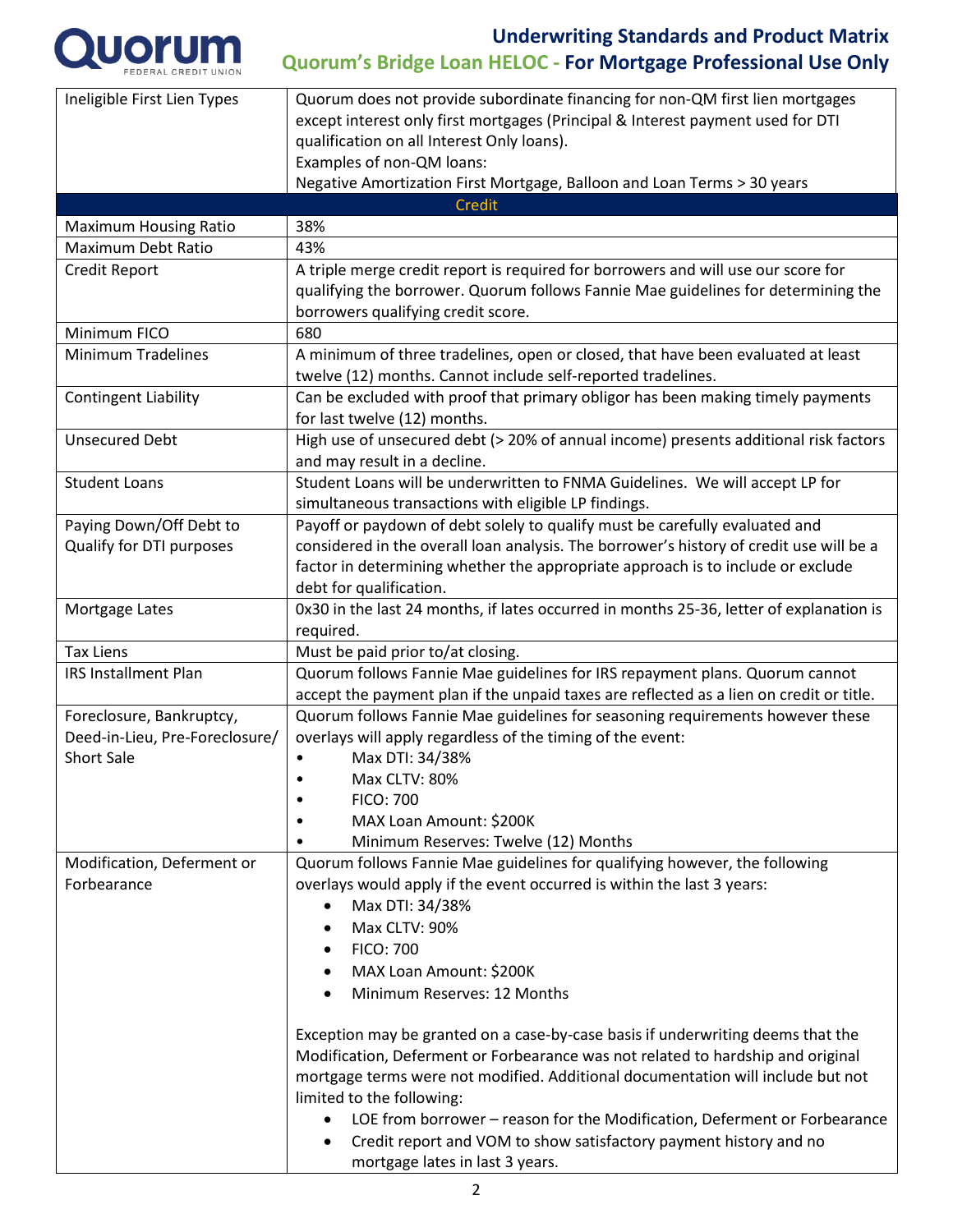

| <b>Income and Employment</b>   |                                                                                                                                                             |  |  |
|--------------------------------|-------------------------------------------------------------------------------------------------------------------------------------------------------------|--|--|
| Day 1 Certainty                | Day 1 Certainty permitted for income.                                                                                                                       |  |  |
| <b>Employment History</b>      | Verify start/end dates for all employers from the most recent two years (written VOE                                                                        |  |  |
|                                | or verbal is acceptable) and explain any employment gaps > 30 days.                                                                                         |  |  |
| Self Employed                  | Two (2) years signed tax returns with all schedule unless DU/LP only require one,                                                                           |  |  |
|                                | Quorum will follow the findings. All jumbo loans will require two (2) years.                                                                                |  |  |
|                                | Quorum requires an executed 4506T form at closing on all self-employed borrowers                                                                            |  |  |
|                                | and borrowers employed by family.                                                                                                                           |  |  |
| <b>RSU Income</b>              | Permitted using Freddie Mac Guidelines.                                                                                                                     |  |  |
|                                | Collateral                                                                                                                                                  |  |  |
| <b>Eligible Property Types</b> | 1Unit<br>$\bullet$                                                                                                                                          |  |  |
|                                | <b>PUDs</b><br>$\bullet$                                                                                                                                    |  |  |
|                                | <b>Warrantable Condos</b><br>٠                                                                                                                              |  |  |
|                                | Townhouse<br>٠                                                                                                                                              |  |  |
| Ineligible Property Types      | 2-4 Units<br>$\bullet$                                                                                                                                      |  |  |
|                                | Co-ops<br>٠                                                                                                                                                 |  |  |
|                                | Leasehold Properties<br>٠                                                                                                                                   |  |  |
|                                | <b>Manufactured Homes</b><br>$\bullet$                                                                                                                      |  |  |
|                                |                                                                                                                                                             |  |  |
| Condos                         | <b>Investment Properties</b>                                                                                                                                |  |  |
|                                | Must be FNMA warrantable. Limited review permitted meeting FNMA                                                                                             |  |  |
|                                | requirements.                                                                                                                                               |  |  |
| Occupancy Type                 | Primary Residence Only                                                                                                                                      |  |  |
| Appraisal                      | Simultaneous Transactions: PIWs are not acceptable. Quorum will accept the                                                                                  |  |  |
|                                | first mortgage lender's appraisal for simultaneous loan transactions. All                                                                                   |  |  |
|                                | appraisals are subject to the underwriter's review and Quorum may order our                                                                                 |  |  |
|                                | own appraisal at our cost if it is needed to support value. Please refer to the                                                                             |  |  |
|                                | Valuation Eligibility Matrix.                                                                                                                               |  |  |
|                                | Standalone Transactions: Quorum will order the appraisal on a standalone<br>$\bullet$                                                                       |  |  |
|                                | transaction through a third-party vendor.                                                                                                                   |  |  |
|                                | Age Requirements: Appraisal is good for 120 days (re-certifications allowed on a                                                                            |  |  |
|                                | case-by-case basis).                                                                                                                                        |  |  |
|                                | For transactions that allow for AVM's. AVM's will be ordered by Quorum and will                                                                             |  |  |
|                                | be reviewed by underwriting to determine if the value is supported. If the<br>underwriter deems the value is not supported, we will upgrade the report to a |  |  |
|                                |                                                                                                                                                             |  |  |
| Seasoning                      | drive-by, desktop, full appraisal, or other valuation methods.<br>Six (6) months seasoning. If the home was purchased less than 6 months ago, we will       |  |  |
|                                | use the lower of the purchase price or the appraisal value to determine the CLTV. A                                                                         |  |  |
|                                | new valuation will be required if the original appraisal is expired.                                                                                        |  |  |
| Power of Attorney (POA)        | POA must be specific to the transaction and must state both the first and second                                                                            |  |  |
|                                | transaction separately. Cash out transactions not permitted. A copy of the POA must                                                                         |  |  |
|                                | be reviewed and approved by Quorum prior to CTC and recorded at closing.                                                                                    |  |  |
| <b>Trust Agreements</b>        | Permitted based on FNMA guidelines. Irrevocable Trusts not permitted. If the loan is                                                                        |  |  |
|                                | held in a trust, a copy of the fully executed trust agreement with all amendments                                                                           |  |  |
|                                | must be reviewed and approved by Quorum prior to CTC.                                                                                                       |  |  |
| <b>Title Insurance</b>         |                                                                                                                                                             |  |  |
|                                | Required on all first lien HELOC's.<br>$\bullet$                                                                                                            |  |  |
|                                | Required on second Lien HELOCs for loan amount $\geq$ \$250,000.                                                                                            |  |  |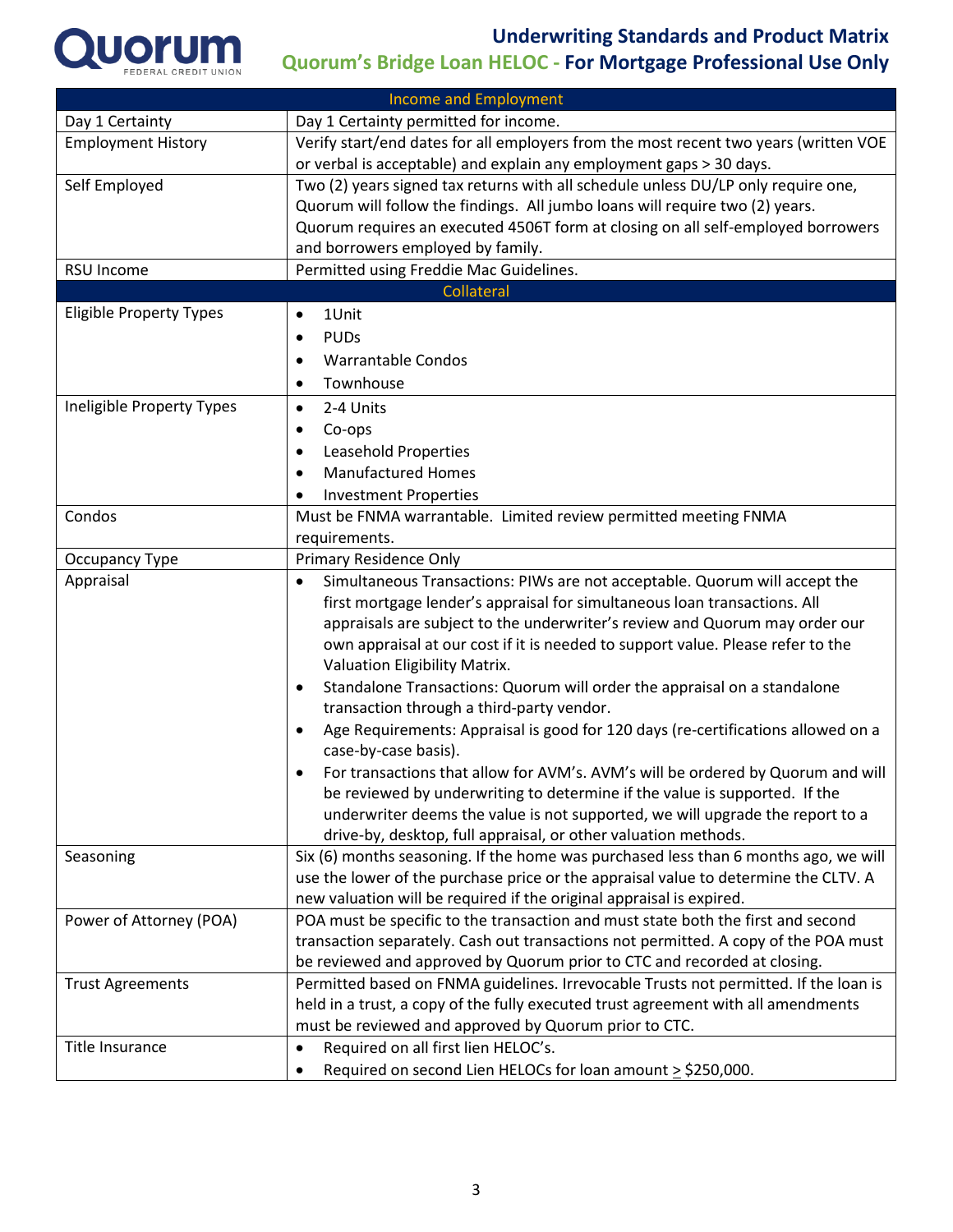

| <b>Assets</b>               |                                                                                                                 |  |  |  |  |
|-----------------------------|-----------------------------------------------------------------------------------------------------------------|--|--|--|--|
| Day 1 Certainty             | Day 1 Certainty permitted for assets.                                                                           |  |  |  |  |
| <b>Business Assets</b>      | Permitted only for borrowers that have 100% ownership in the business.                                          |  |  |  |  |
|                             | Documentation Requirements include:                                                                             |  |  |  |  |
|                             | 1. Letter from CPA, Third Party or borrower to document the following:                                          |  |  |  |  |
|                             | Funds will not have a negative effect on business cash flow.<br>$\bullet$                                       |  |  |  |  |
|                             | Funds are not an advancement or loan of future earnings or cash<br>$\bullet$                                    |  |  |  |  |
|                             | distributions.<br>2. 3 Months Bank Statements.                                                                  |  |  |  |  |
|                             |                                                                                                                 |  |  |  |  |
|                             | 3. Copy of year-to-date P&L.                                                                                    |  |  |  |  |
|                             | Underwriter will complete a cash flow analysis using most recent 3 months business                              |  |  |  |  |
|                             | bank statements to determine impact of funds withdrawal from business.                                          |  |  |  |  |
| <b>Asset Reserves</b>       | Asset reserves must be from the borrower's own funds. Quorum does not allow gift                                |  |  |  |  |
|                             | funds to be used as reserves.                                                                                   |  |  |  |  |
|                             | Refer to the Reserve Matrix in this document.                                                                   |  |  |  |  |
| Minimum Reserve             | See HELOC matrix included in this document for the minimum reserve requirement.                                 |  |  |  |  |
| Requirement                 | Minimum reserves include principal and interest payment for both the first and                                  |  |  |  |  |
|                             | second mortgage, taxes and insurance.                                                                           |  |  |  |  |
| Layering Risks &            | Examples of Layering Risk Factors and Compensating Factors That Are Considered in                               |  |  |  |  |
| <b>Compensating Factors</b> | Underwriting                                                                                                    |  |  |  |  |
| Layering Risk Factors       | Attributes near guideline limits.<br>$\bullet$                                                                  |  |  |  |  |
|                             | Payment shock (> 150%)<br>$\bullet$                                                                             |  |  |  |  |
|                             | Use of unsecured debt (> 20% of total unsecured debt divided by annual income<br>$\bullet$                      |  |  |  |  |
|                             | High DTI (> 36%).<br>$\bullet$                                                                                  |  |  |  |  |
|                             | Adverse credit history.<br>$\bullet$                                                                            |  |  |  |  |
|                             | Variable pay being used to qualify especially when variable pay exceeds 25% of<br>$\bullet$<br>the base salary. |  |  |  |  |
|                             | Debt consolidation<br>$\bullet$                                                                                 |  |  |  |  |
|                             | Paying down/off debt to qualify for DTI purposes.<br>$\bullet$                                                  |  |  |  |  |
|                             | Using departing residence rental income to meet the DTI qualifications.<br>$\bullet$                            |  |  |  |  |
|                             | Rapid appreciation in subject property market area.<br>$\bullet$                                                |  |  |  |  |
|                             | Minimal assets (< 12 months PITI reserves)<br>$\bullet$                                                         |  |  |  |  |
|                             | Gift funds<br>$\bullet$                                                                                         |  |  |  |  |
| <b>Compensating Factors</b> | Substantial assets (24 months of reserves including liquid)<br>$\bullet$                                        |  |  |  |  |
|                             | Low CLTV (< 80%))<br>$\bullet$                                                                                  |  |  |  |  |
|                             | Low DTI (< 36%)<br>٠                                                                                            |  |  |  |  |
|                             | FICO Score 780+<br>$\bullet$                                                                                    |  |  |  |  |
|                             | Strong credit history.<br>٠                                                                                     |  |  |  |  |
|                             | Low use of unsecured debt (< 20% of total unsecured debt divided by annual<br>٠                                 |  |  |  |  |
|                             | income).                                                                                                        |  |  |  |  |
|                             | Job stability and solid/stable income sources (five (5) years with current<br>$\bullet$                         |  |  |  |  |
|                             | employer/base income).                                                                                          |  |  |  |  |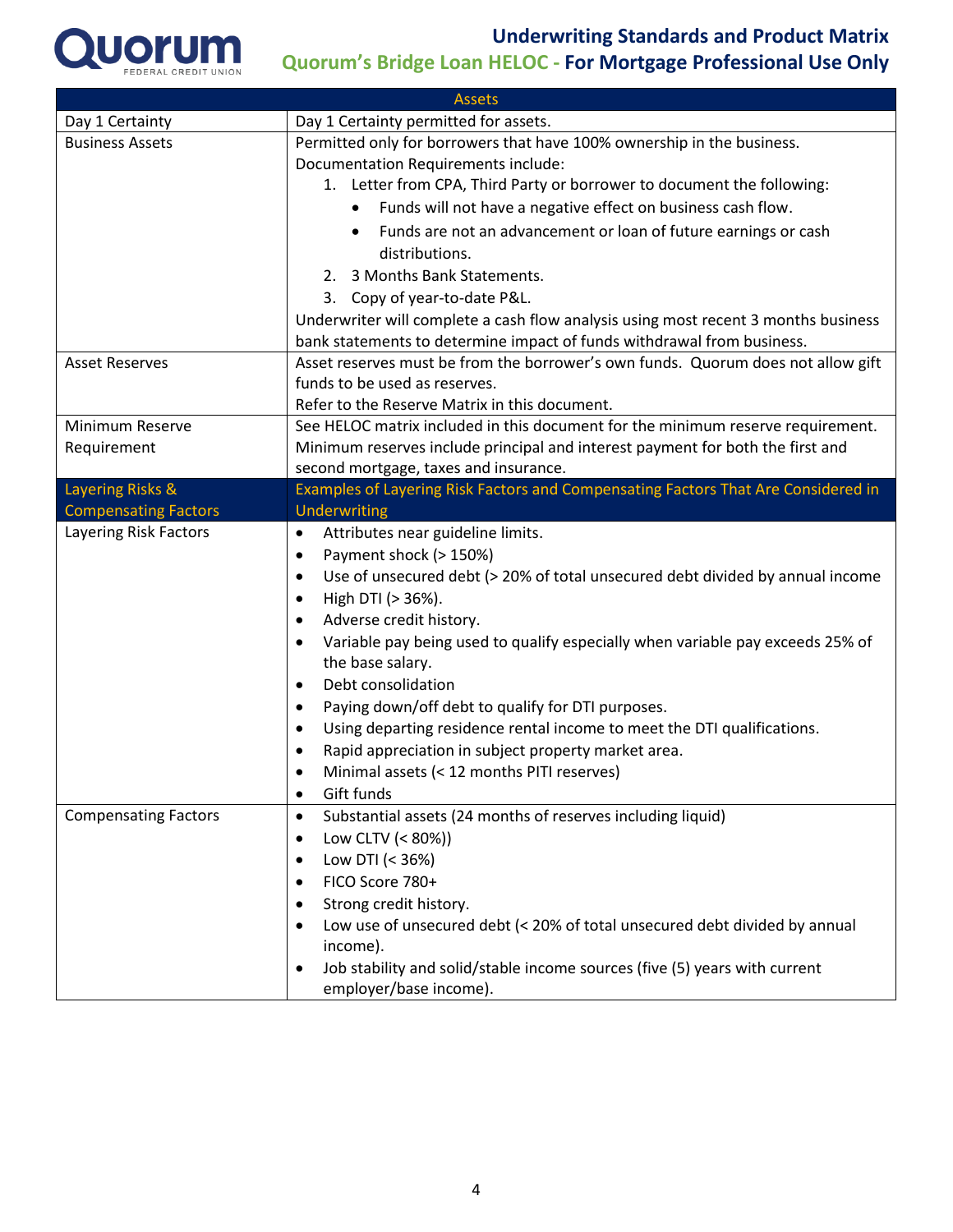| <b>HELOC Rates:</b>                                                                                        |                                                                                                      |                                 |  |                   |  |
|------------------------------------------------------------------------------------------------------------|------------------------------------------------------------------------------------------------------|---------------------------------|--|-------------------|--|
| Rates effective as of 06/20/2022                                                                           |                                                                                                      |                                 |  |                   |  |
| Current Prime Rate: 4.75%                                                                                  |                                                                                                      |                                 |  |                   |  |
| Floor Rate: Rates cannot go below floor rate of 3.95%*                                                     |                                                                                                      |                                 |  |                   |  |
| <b>CLTV %</b>                                                                                              | $0 - 60$                                                                                             | $60.01 - 70$<br>$70.01 - 80.00$ |  |                   |  |
| <b>Origination Fee</b>                                                                                     | 1 Point Orig. Fee                                                                                    | 1.5 Point Orig. Fee             |  | 2 Point Orig. Fee |  |
| <b>Credit Rating</b>                                                                                       |                                                                                                      |                                 |  |                   |  |
| 780+                                                                                                       | Prime $+2.75$                                                                                        | Prime $+3.00$                   |  | Prime $+3.50$     |  |
| 720-779                                                                                                    | Prime $+3.00$                                                                                        | Prime $+3.25$                   |  | Prime + 3.75      |  |
| 680-719                                                                                                    | Prime $+3.25$                                                                                        | Prime + 3.50                    |  | Prime $+4.00$     |  |
| Occupancy/Loan Amount Adjustments Rate: Margin Add-Ons                                                     |                                                                                                      |                                 |  |                   |  |
| Loan Amount > \$500,000                                                                                    |                                                                                                      |                                 |  | 0.750%            |  |
|                                                                                                            | *Relationship discount pricing adjustment: Margin Reductions                                         |                                 |  |                   |  |
|                                                                                                            | New Checking Account with Quorum must be established prior to closing                                |                                 |  |                   |  |
| (minimum monthly balance of \$5,000)                                                                       |                                                                                                      | $-0.250%$                       |  |                   |  |
| New CD with Quorum must be established prior to closing.                                                   |                                                                                                      | $-0.500%$                       |  |                   |  |
| (maintaining at least \$50,000 in CDs any duration)                                                        |                                                                                                      |                                 |  |                   |  |
|                                                                                                            | *In order to qualify, the member would need to establish these account(s) prior to the loan closing. |                                 |  |                   |  |
| <b>HELOC Fees:</b>                                                                                         |                                                                                                      |                                 |  |                   |  |
| <b>Origination Fee</b>                                                                                     | \$495 + additional                                                                                   |                                 |  |                   |  |
| Additional Loan Origination Fee, Bridge Loan only                                                          | 1.0% - 2.0% of the credit limit                                                                      |                                 |  |                   |  |
| <b>Processing Fee</b>                                                                                      | \$100                                                                                                |                                 |  |                   |  |
| <b>Flood Cert Fee</b>                                                                                      | \$7                                                                                                  |                                 |  |                   |  |
| <b>Credit Report Fee</b>                                                                                   | \$45                                                                                                 |                                 |  |                   |  |
| Closing Agent/Settlement Fees, Recording Fees                                                              | Varies                                                                                               |                                 |  |                   |  |
| Property Report/Title Report                                                                               | Varies                                                                                               |                                 |  |                   |  |
| Mortgage/Transfer Tax, Government Fees (if applicable)<br>Varies                                           |                                                                                                      |                                 |  |                   |  |
| Appraisal (if applicable)<br>Varies                                                                        |                                                                                                      |                                 |  |                   |  |
| Appraisal fee due at the time of application all other fees are due at closing and debited from the HELOC. |                                                                                                      |                                 |  |                   |  |

| Eligibility and Asset Reserve Requirement Matrix-CLTV, FICO, Occupancy, # of Units                                     |             |         |           |                      |                 |  |
|------------------------------------------------------------------------------------------------------------------------|-------------|---------|-----------|----------------------|-----------------|--|
| All loans are subject to the underwriter's discretion. Additional underwriting conditions or overlays may be required. |             |         |           |                      |                 |  |
|                                                                                                                        |             |         | Minimum   |                      |                 |  |
| CLTV %                                                                                                                 | <b>FICO</b> | # Units | Occupancy | Loan Amount          | <b>Reserves</b> |  |
| $\leq$ 80%                                                                                                             | 680+        | 1 Unit  |           | $<$ \$100,000        | 0 Months        |  |
| $\leq$ 80%                                                                                                             | 680+        | 1 Unit  | Primary   | >100,000-\$250,000   | 6 Months        |  |
| $\leq$ 80%                                                                                                             | 680+        | 1 Unit  |           | >\$250,000-\$500,000 | 9 Months        |  |

| <b>Valuation Requirement Matrix</b> |                               |           |            |                          |  |
|-------------------------------------|-------------------------------|-----------|------------|--------------------------|--|
| Loan Amount                         | Loan Purpose                  | Occupancy | # of Units | Requirement              |  |
| $<$ \$100 $K$                       | Simul Refinance<br>Standalone | Primary   | 1 Unit     | <b>AVM</b>               |  |
| > \$100K to \$250K                  | Simul Refinance<br>Standalone | Primary   | 1 Unit     | <b>Exterior Drive-by</b> |  |
| $>$ \$250K                          | Simul Refinance<br>Standalone | Primary   | 1 Unit     | <b>Full Appraisal</b>    |  |